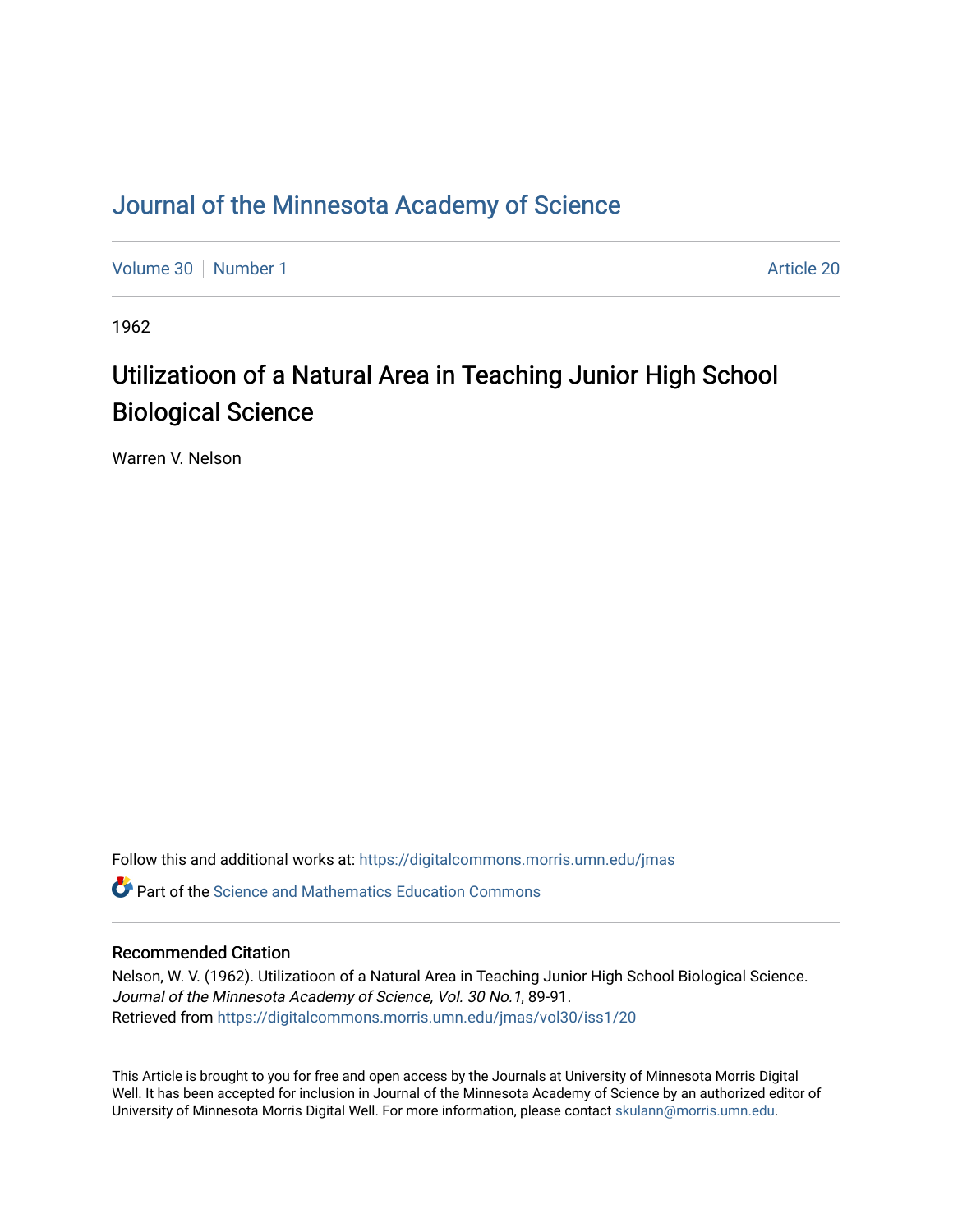## *Utilization of* **a** *Natural Area in Teaching Junior High School Biological Science*

#### WARREN V. NELSON

*Deephaven Junior High School, Excelsior, Minnesota* 

It has long been suggested that biology, being the study of life, should place emphasis on living organisms. This should be especially true of junior high school study. For this reason the use of any available natural area should be exploited to the utmost. Since there is a natural area immediately adjacent to the school in which the author teaches, this study has been developed.

Junior high school students in biological science courses spend much time learning to describe and identify organisms. This is an important part of this course and junior high school students usually enjoy this type of work. But this seems to become an end in itself and the teacher may become discouraged because these skills are not put to some immediate, particular use. Many junior high students are ready to carry out more challenging activities. And since, in any biology course various principles of ecology are considered, what could be more appropriate than to see, describe, and explain some of these phenomena in a dynamic state.

*Objectives of the Study:* This study was carried out in order to take the fullest advantage of the area under consideration and to help the students develop the use of their skills of description and identification.

The first consideration of the study was to determine and describe the plant and vertebrate animal populations which existed on the area. These data were then utilized to teach junior high school students the ecological principles as follows:

( 1). Evaluation of the area to determine habitat requirements of plants and vertebrate animals.

(2). Preference and utilization of habitat by vertebrate animals, especially birds.

(3). The role of territory in the biology of birds.

Special emphasis has been given to the description of the bird population since birds lend themselves most readily to population studies (Odum, 1950). Some of the data presented in this paper will be used for a paper presented to the faculty of Macalester College for partial fulfillment of the requirements for a Master of Education degree.

*Description of the Area:* The school and immediate area are located on Carson's Bay of Lake Minnetonka. This area was along the eastern border and midway between the north-south extremes of an area known to early settlers of Minnesota as the Big Woods. The Big Woods was a vast deciduous forest about 100 miles long from north to south and 40 miles wide at its southern end (Rosendahl, 1928). The present flora may be di-

*Proceedings, Volume Thirty, No. One, 1962* 

vided into four types  $(1)$  marsh,  $(2)$  low shrubs,  $(3)$ grasses, ( 4) mixed hardwoods.

The dominant species of the marsh were broad-leaved cattail ( *Typha latifolia),* great bulrush *(Scirpus validus),*  and sedges (*Cyperus spp.*).

The narrow strip at the southwest corner of the study area between Carson's Bay Road and the marsh was predominantly low shrubs. The dominant shrub species were common elder *(Sambuscus canadensis* ), red osier dogwood *(Cornus stolonifera),* smooth wild rose *(Rosa blanda),* willows *(Salix spp.)* and young growth of green ash ( *Fraxinus pennsylvanica subintegerrima).* The dominant herbaceous species were common milkweed *(Asclepias syriaca),* wild cucumber *(Echinocystis lobata),*  Canada thistle ( *Cirsium arvense)* goldenrod *(Solidago sp),* and common ragweed *(Ambrosia artemisiifolia).*  At the eastern edge of this strip there is a stand of trembling aspen *(Populus tremuloides)* immediately adjacent the mixed hardwoods.

The mixed hardwoods are split into two parts by a wet grassland. In the spring of the year and during any season of heavy rain there is standing water in the center of this area, which is drained into the lake by a slowflowing drainway. This wet grassland had some vegetation characteristics of other areas already described particularly that of sedges and willows. Among the many grasses foxtail *(Alopecurus pratensis)* dominated. Common elder and spotted touch-me-not *(Impatiens capensis)* dominated the well-shaded southern side. Along the well drained, sunny northern slope, white sweet clover *(Melilotus alba)* dominated. This grassland was spoonshaped with the spoon pointed east and the handle ( water drain way) leading west to the lake. As the handle neared the lake there was a narrow strip which led northwest along the lake to join with a railroad right-of-way. Between this strip and the lake there is a dense willow stand.

The railroad right-of-way was a weedy grassland, along the northern side of the study area. It is dominated by white sweet clover, foxtail, common milkweed, Canada thistle and mullein ( *V erbascum sp.)* .

Mixed hardwoods make up the largest vegetation type on the area. As stated earlier this type was divided in two parts by the wet grassland. The northern section was smaller and more open in all layers than the southern section.

The overstory of the mixed hardwoods was dominated by American elm ( *Ulmus americana),* basswood ( *Tilia americana),* sugar maple *(Acer saccharum),* white oak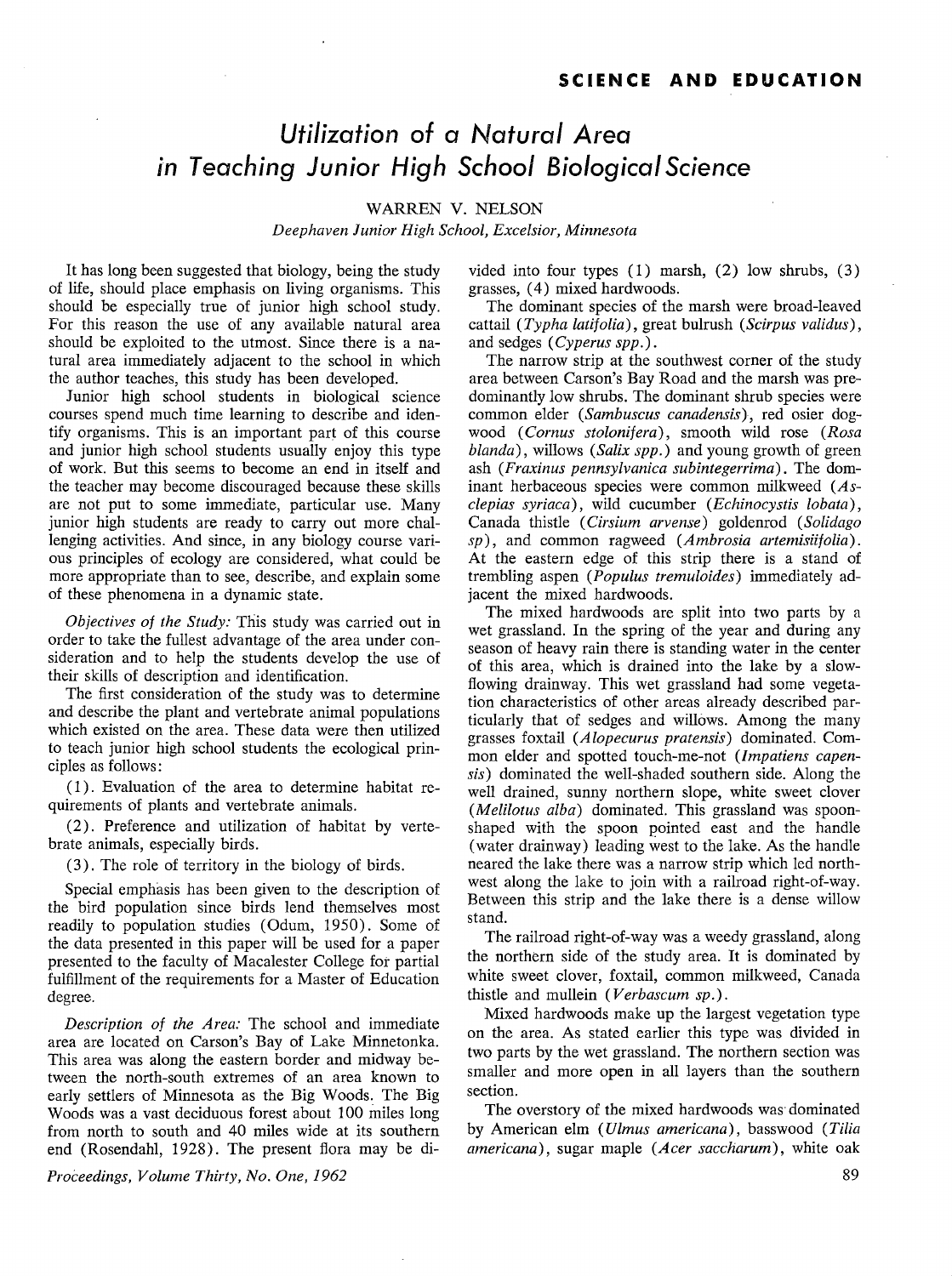*(Quercus alba),* swamp white oak *(Quercus bicolor)* and red oak *(Quercus rubra).* Most of these trees were mature as indicated by one oak cut down in the summer of 1960 and determined to be over 100 years old.

Along the southern edge by Carson's Bay Road, the understory was very dense being composed of young hardwoods of the same species found in the overstory and choke cherry *(Prunus virginiana).* Along the eastern edge of the southern section staghorn sumac *(Rhus typhina,* Virginia creeper *(Parthenocissus quinquefolia)*  and frost grape (*Vitis vulpina*) dominated the understory. Ironwood ( *Ostrya virginiana)* was a dominate of the understory in certain parts of the southern section as was wild red raspberry (Rubus strigosus). Northern prickly ash *(Xanthoxylum americanum)* was an extensive dominant in some parts of the southern section, making up some very dense stands. The overstory at the northwestern corner of the southern section bordering on the wet grassland, consisted of a stand of young paper birch *(Betula papyrifera).* The more open northern section lacked the dense understory, but what little existed was dominated by young red cedar *(Juniperus virginiana).* 

The ground cover of the southern part of the southern section was dominated by poison ivy (Rhus radicans) and bloodroot *(Sanguinaria canadensis).* The center of this section was dominated by hog peanut *(Amphicarpa bracteata),* tick trefoil *(Desmodium nudifiorum),* and aster *(Aster sp.).* The western edge on the steep bank sloping toward the lake was dominated by columbine ( *A quilegia canadensis).* The northeastern corner was dominated by pearly everlasting *(Anaphalis margaritacea).* Dispersed throughout this section as dominants of various small areas were golden-rod, wood anemone *(Anemone quinquefolia),* rue anemone *(Anemonella thalictroides),* and smoothish yellow violet ( *Viola pennsylvanica)* . The ground cover of the northern section was dominated by white sweet clover, common milkweed, and foxtail.

Amphibians and reptiles of the area include the tiger salamander *(Ambystome tigrinum),* American toad (Bufo *americanus),* green frog ( *Rana clamitans),* leopard frog *(Rana pipens),* snapping turtle *(Chelydra serpentina),*  spiny softshell turtle ( *Trionyx ferox),* western painted turtle ( *Chrysemys picta belli),* and common garter snake *(Thamnophis sirtalis sirtalis).* 

Mammals of the region include the spotted skunk *(Spilogale interrupta),* muskrat *(Ondatra zibethica),* redbacked vole (*Clethrionomys gapperi*), gray squirrel *(Scuirus carolinensis),* red squirrel *(Tamiascuirus hudsonicus),* eastern chipmunk ( *Tamias striatus)* , cottontail rabbit *(Syvilagus fioridanus),* short-tailed shrew *(Blarina brevicauda),* pigmy shrew *(Microsorex hoyi),* common mole *(Scalopus aquaticus),* and northern deer mouse *(Peromyscus leucopus noveboracensis).* 

The area was thoroughly censused by the author during the bird breeding season of 1960 and 1961. The data gathered are reported here for 1961 with reference to the apparent habitat preference.

There were fifteen red-wing blackbird *(Agelaius phoenicus)* territories along the edge of the marsh. More redwing blackbird territories were within the marsh proper, but this was not censused.

Seven yellow warbler ( *Dendroica petechia),* four song sparrow *(Melospiza melodia),* five yellow throat ( *Geothlypes trichas)* and two catbirds *(Dumtella carolinensis)* territories were located in the low dense shrub habitat. Much of this habitat was along the marsh edge.

Territories of two crested flycatchers *(Myiarchus crinitus)* , three red-eyed vireos ( *Vireo olivaceus),* two wood pewees ( *Contopus virens)* and one warbling vireo ( *Vireo gilvus gilvus)* were established in the mixed hardwoods. Many other birds were active on the area, but since no breeding territory was determined they were not reported on here.

*Utilization of the Area for Teaching:* After background in identification of plants, work is carried out which should lead the student to understand the relationship of plants to certain environmental conditions. And that certain plants have similar requirements and are associated together. This work might be the mapping of the area's vegetation with the instructor, or by student teams, or a combination of these whichever is most fitting. Regardless of the method used much discussion is- usually required to establish basic principles. The most easily understood example is the marsh and its vegetation, so it is used first. If time permits the complete description and relationships of the flora of the area can be established. Since field work is· done in the fall and spring it can be shown that dominants of the ground cover in the mixed hardwoods change with the season. This may be expanded upon to consider what changes in vegetation might occur over long periods of time, or if the environmental conditions were modified. The wet grassland with some marsh plants as well as grasses are brought into consideration at this time also. No particular conclusions need be reached, but the students are allowed to discuss and consider alternatives.

Animals present a dynamic study of ecological principles. Background for identification of animals has usually been carried out during the winter months by studying laboratory specimens. Birds are most easily studied because of their conspicuous nature and activities during the breeding season. After several trips in the field observing and recording the various birds, certain principles are easily shown. Many male birds establish a rather definite territory. Discussion of the purpose of territory is carried out when this is considered. Birds have distinct habitat requirements or preferences. Because of the dense cover of shrubs along the narrow southwest strip and the abundance of birds here, someone is usually quick to note unequal distribution of birds. The relationship of cover and population density is then considered.

Mammals and other vertebrates are not completely neglected. Snap traps are set for small mammals, and other organisms collected are given consideration. But

*The Minnesota Academy of Science*